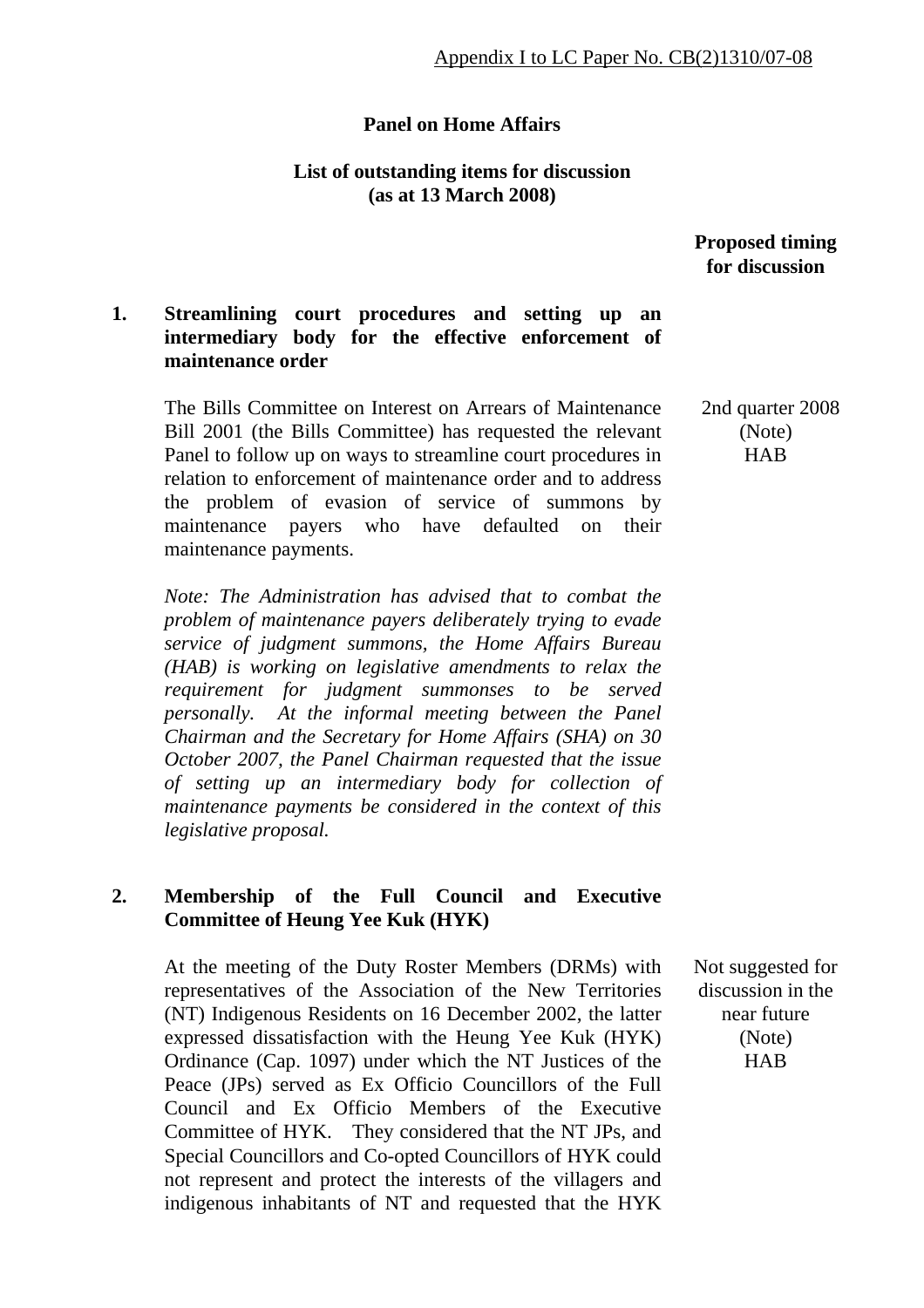membership should be reviewed. Their views were referred to this Panel for consideration on 24 December 2002.

The Administration has proposed to discuss this item along with item 4 on traditional rights and interests of indigenous villagers of NT.

*Note: The Administration has advised that it does not propose to discuss this item and item 4 in the near future as more research work has to be carried out so that the discussions will be fruitful.* 

# **3. Promotion of youth development**

At the policy briefing on 15 January 2003, members noted that the Commission on Youth (COY) had submitted a draft report on unemployment problems of young people to the Chief Executive. The Panel requested to be briefed on how HAB would cooperate with COY in tackling youth problems.

*Note: The new Centre on Youth Development, currently under construction, is planned to be commissioned some time in mid-2008. HAB will consider how the Centre can play a useful role in providing youth employment and plans to brief the Panel upon the commissioning of the Centre.*

# **4. Traditional rights and interests of indigenous villagers of NT**

At the Legislative Council (LegCo) Members' meetings with HYK Councillors on 10 June 2003 and 2 March 2004, issues relating to the enactment of legislation to implement Article 40 of the Basic Law and exemption from payment of Government rent were discussed. Members agreed that the issues involving policy consideration about the traditional rights and interests of indigenous villagers in NT should be referred to this Panel for follow-up. Members also suggested that HYK Councillors should be invited to attend the relevant meeting(s) of this Panel to give views when the issues were discussed. See item 2 above (Note) HAB

 July 2008 (Note) HAB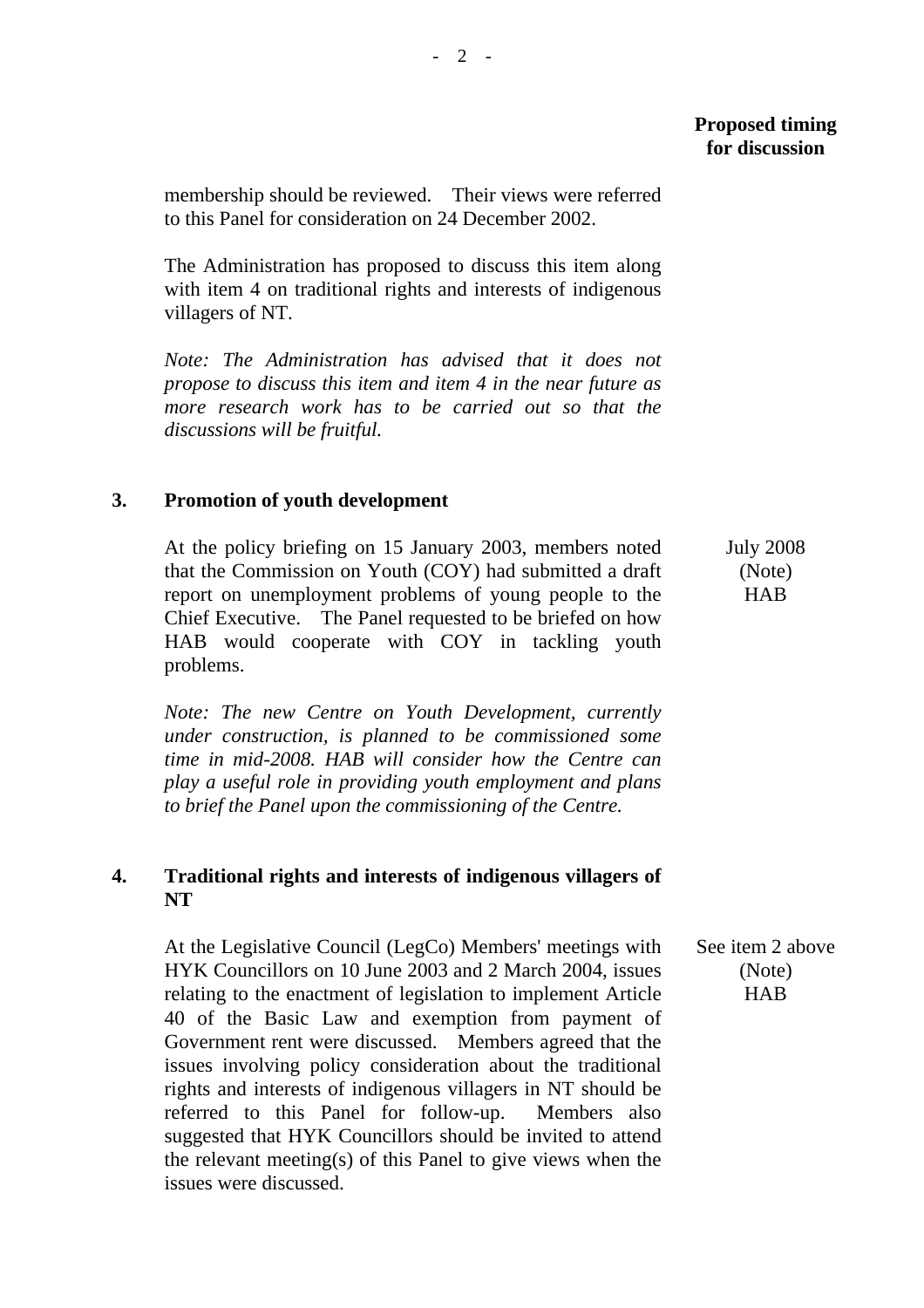The Administration has proposed to discuss this item together with item 2 on membership of the Full Council and Executive Committee of HYK.

*Note: See item 2 above.* 

### **5. Impact of authorised football betting and measures to address gambling-related problems**

After its scrutiny of the Betting Duty (Amendment) Bill 2006, the Bills Committee agreed that issues concerning measures to address gambling-related problems and the scope of services financed by the Ping Wo Fund be referred to this Panel for discussion.

*Note: HAB has commissioned the Hong Kong Polytechnic University to review the effectiveness of the four pilot gambling counselling and treatment centres funded by Ping Wo Fund. The Fund would map out the way forward having regard to the operational experience gathered from the two new centres which were commissioned in early 2007, the findings of the review and advice from the Ping Wo Fund Advisory Committee. HAB will report to the Panel on this item in 2008.* 

# **6. Submission of reports by the Hong Kong Special Administrative Region Government to the United Nations under international human rights treaties**

The second report of the Hong Kong Special Administrative Region (HKSAR) under the International Covenant on Economic, Social and Cultural Rights (ICESCR) was submitted to the United Nations (UN) in June 2003. The concluding observations of the UN Committee on Economic, Social and Cultural rights, issued on 13 May 2005, were discussed by the Panel on 21 June 2005. China is expected to submit its second periodic report before 30 June 2010.

The initial report of the HKSAR under the Convention on the Rights of the Child (CRC) was submitted to UN in June 2003. The concluding observations of the UN Committee on the Rights of the Child, issued on 30 September 2005,

Upon consideration of the consultancy report on the review of the four centres around mid 2008 (Note) **HAB** 

As and when those reports are submitted by China to UN and published CMAB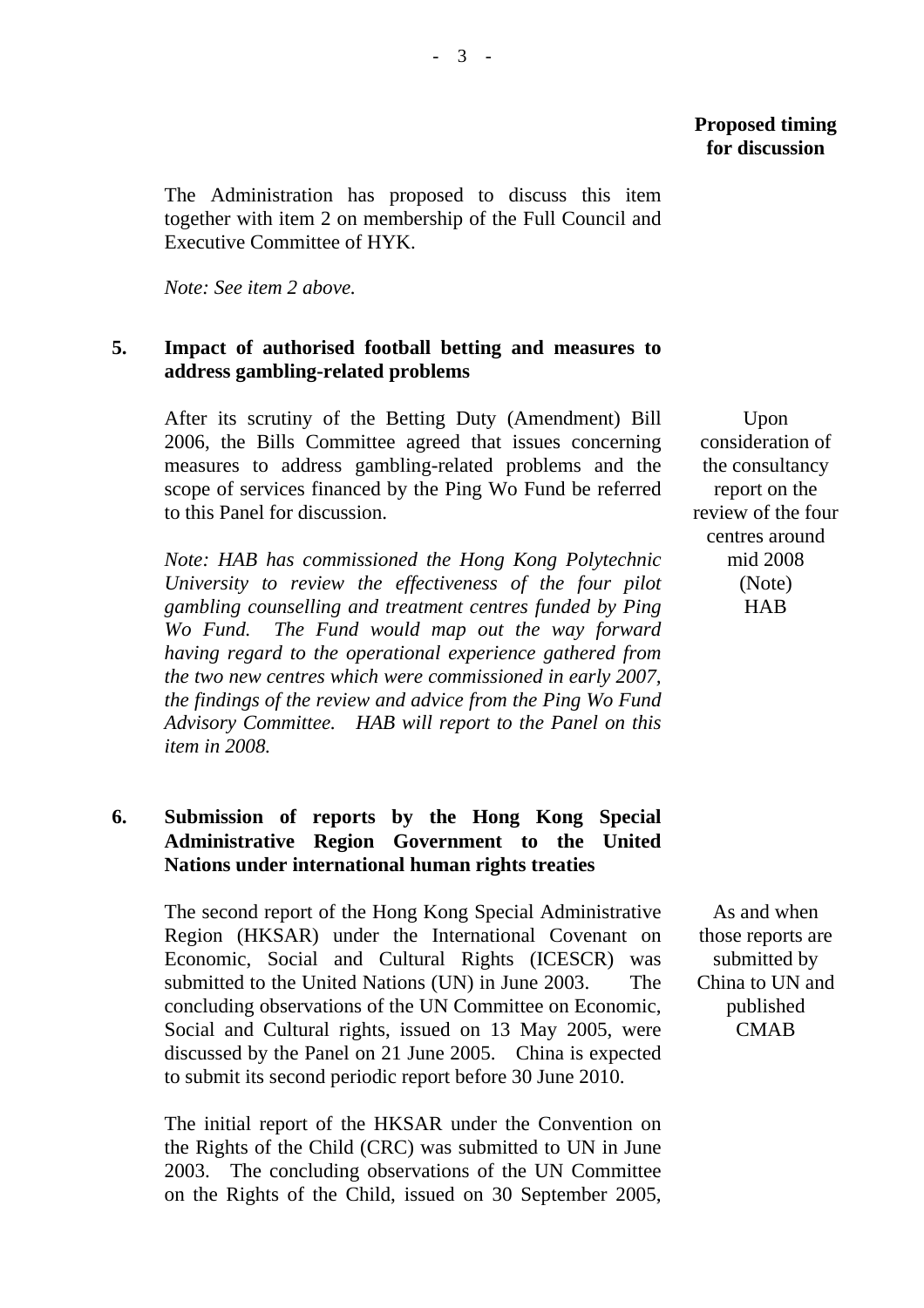were discussed by the Panel on 8 November 2005 and 10 February 2006. The second report of HKSAR under CRC is expected to be due for submission by 31 March 2009 as part of China's combined third and fourth report.

The second report of HKSAR under the International Covenant on Civil and Political Rights (ICCPR) was submitted to the UN on 14 January 2005. The concluding observations of the Human Rights Committee, issued on 30 March 2006, were discussed by the Panel on 9 June 2006. The Administration further provided a copy of the HKSAR Report [LC Paper No. CB(2)369/07-08(01)] on its follow-up to the recommendations made in paragraphs 9, 13, 15 and 18 of the above concluding observations to the Panel on 15 November 2007. The Panel discussed the HKSAR Report on 11 January 2008. The third periodic report is expected to be due in 2010.

The HKSAR's second report under the International Convention in the Elimination of All Forms of Racial Discrimination (ICERD) will form part of China's 10th to 13th combined periodic report to be submitted to UN in 2008. The  $13<sup>th</sup>$  periodic report was due for submission by 28 January 2007. The Panel discussed the outline of HKSAR's second report under ICERD on 12 January 2007. The HKSAR report will form part of China's report under ICERD to be submitted by China to UN.

The second report of HKSAR under the Convention on the Elimination of All Forms of Discrimination Against Women (CEDAW) was submitted to UN in early 2004. The concluding comments of the Committee on the Elimination of Discrimination Against Women, issued on 31 August 2006, were discussed by the Panel on 9 February 2007. The third report of HKSAR will be due for submission by September 2010 as part of China's  $7<sup>th</sup>$  and  $8<sup>th</sup>$  combined report.

The Administration's second report on implementation of international human rights treaties in Hong Kong in 2004 was issued vide LC Paper No. CB(2)2403/04-05(01) dated 1 August 2005.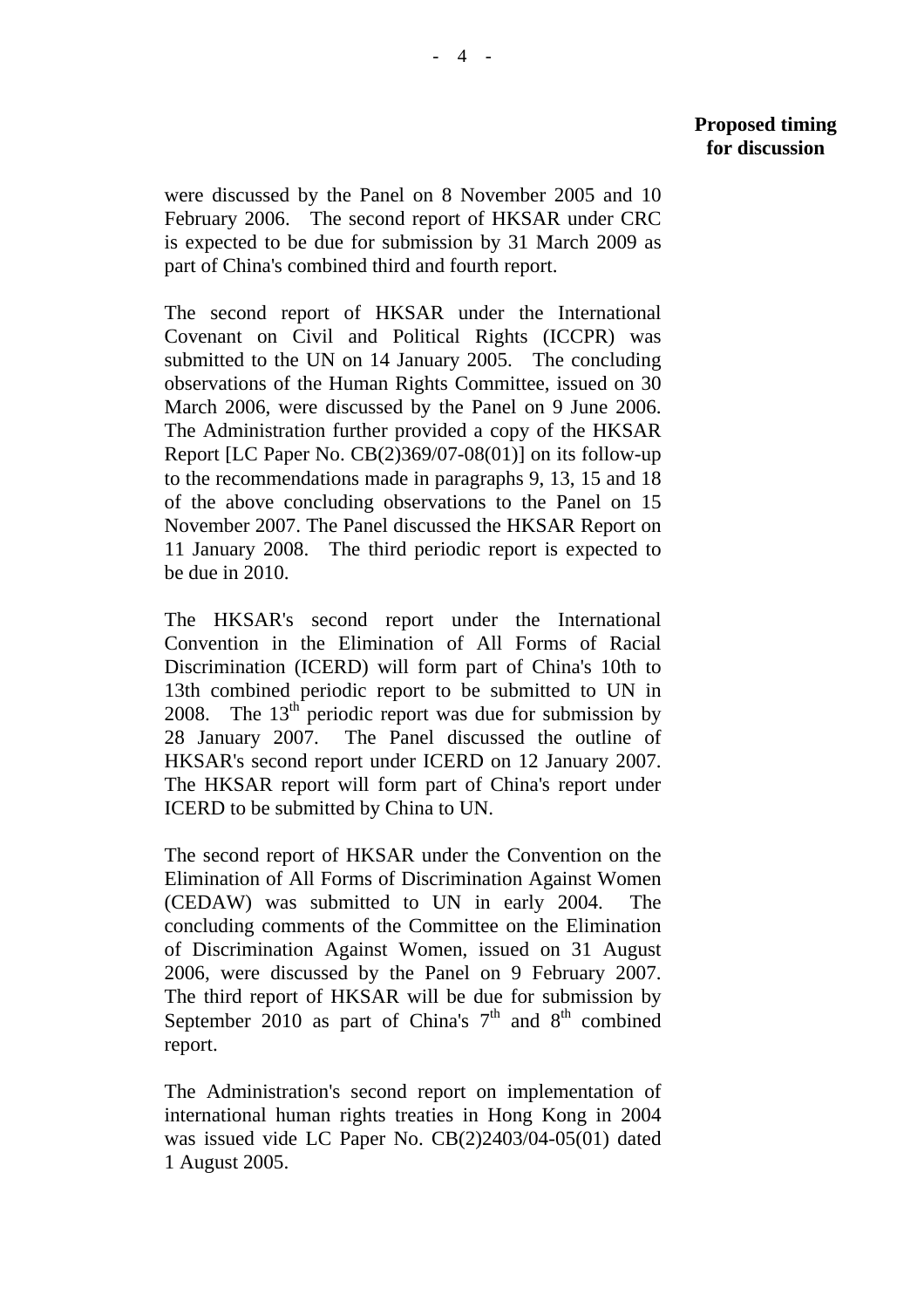#### **7. Review of advisory and statutory bodies**

The item was last discussed on 13 January 2006. The Panel discussed 14 interim reports and a progress report on the review during the 2003-2004 and 2004-2005 sessions, and the interim report No. 15 on 13 January 2006. The Administration will continue to submit interim reports on various topics concerning the review to the Panel.

When the Bills Committee on Statute Law (Miscellaneous Provisions) Bill 2005 discussed a proposed amendment to the Legal Aid Services Council (LASC) Ordinance (Cap. 489) on extending the deadline for LASC to submit its annual report, some members expressed concern that there should be consistency in the time limit within which statutory bodies should submit their annual reports. HAB has then agreed to include review of the time limit for submission of annual reports by statutory bodies in its current review of advisory and statutory bodies.

# **8. Review of the Personal Data (Privacy) Ordinance (Cap. 486)**

The Panel on Information Technology and Broadcasting (ITB Panel) discussed the subject of "Information Security" with the Administration and the Privacy Commissioner for Personal Data at its meeting on 17 March 2006. Members of the ITB Panel shared the Privacy Commissioner's view that since the Personal Data (Privacy) Ordinance (the Ordinance) had been in force for a decade, a thorough review of the Ordinance should be conducted. It was agreed at the meeting that this Panel should be requested to follow up with the Administration and the Privacy Commissioner on the review of the Ordinance.

At the meeting on 11 October 2007, Hon Emily LAU proposed and members agreed that the Research and Library Services Division (RLSD) should be requested to gather information on the implementation problems of the Ordinance that had arisen in the past few years. RLSD is following up on the request.

 June 2008 **HAB** 

Mid-2008 **CMAB**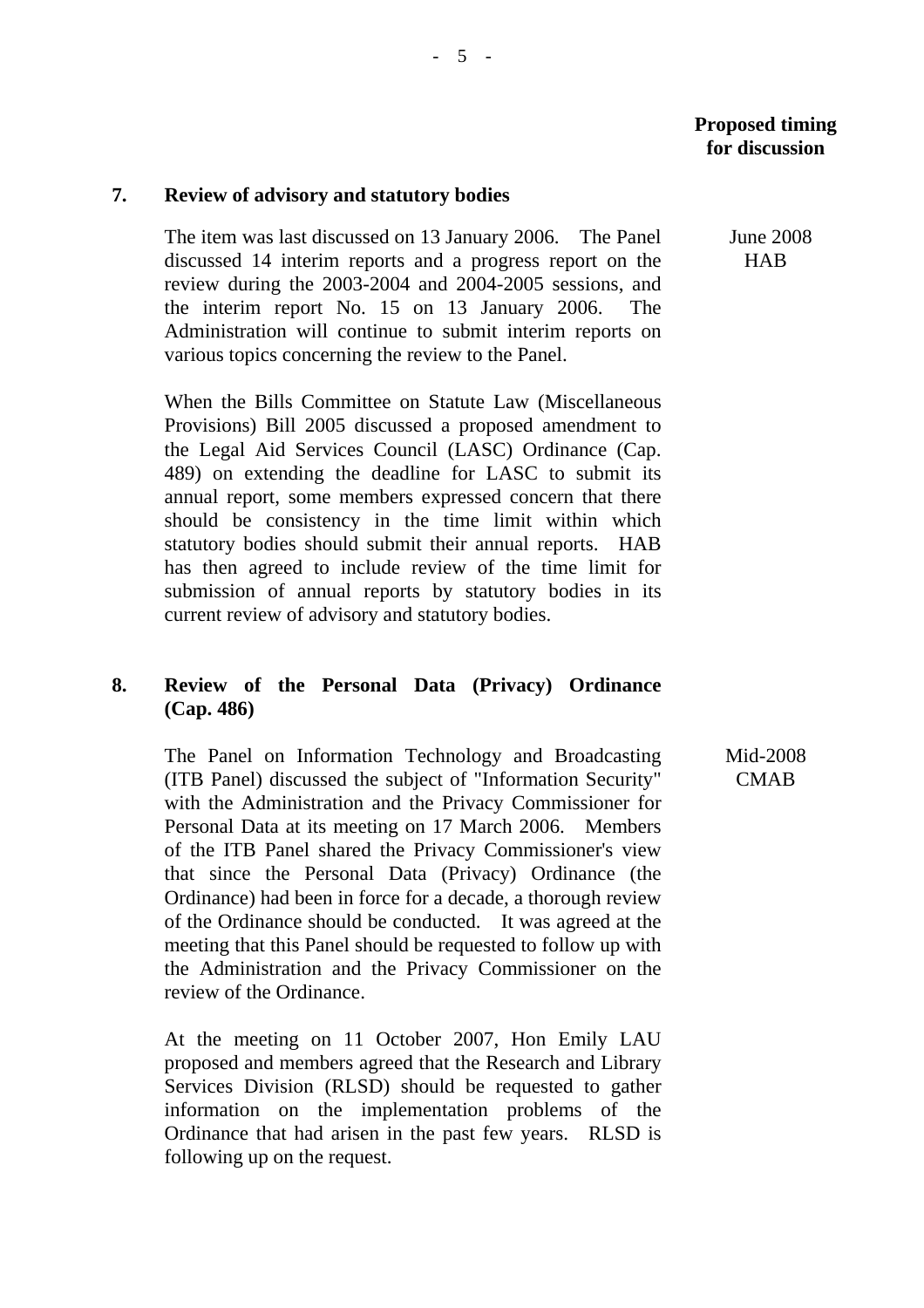# **9. Amendments to the Sex Discrimination Ordinance (SDO) and the Disability Discrimination Ordinance (DDO) proposed by the Equal Opportunities Commission (EOC)**

This item was proposed by Hon Margaret NG. The Administration informed the Secretariat on 11 May 2006 that one of the amendments proposed by EOC was to extend the definition of sexual harassment in SDO to cover conduct which created a sexually hostile or intimidating environment at an educational establishment. The Administration pointed out that since the Race Discrimination Bill (RDB) would also deal with racial harassment in a similar manner, the proposed amendment to SDO would be incorporated in the Bill.

As regards the other amendments proposed by EOC, the Administration pointed out that some of them were technical amendments and the others might have read-across implications to other anti-discrimination ordinances. The Administration would consider the most appropriate way to take forward these proposed amendments after the enactment of RDB and would further report progress to the Panel in due course.

*Note: The Administration will, as a consequential amendment to RDB, extend the definition of sexual harassment in SDO to cover conduct which creates a sexually hostile or intimidating environment at an educational establishment. The Administration will consider the most appropriate way to take forward the other proposed amendments after the enactment of RDB.* 

## **10. Research study on built heritage conservation policy in selected places conducted by the Research and Library Services Division**

The Panel endorsed the outline of the above research study on 9 March 2007. It agreed on 13 July 2007 that the places to be studied should be Australia and Macao. It is estimated that the research report should be completed by March 2008.

To be confirmed (Note) CMAB & LWB

To be confirmed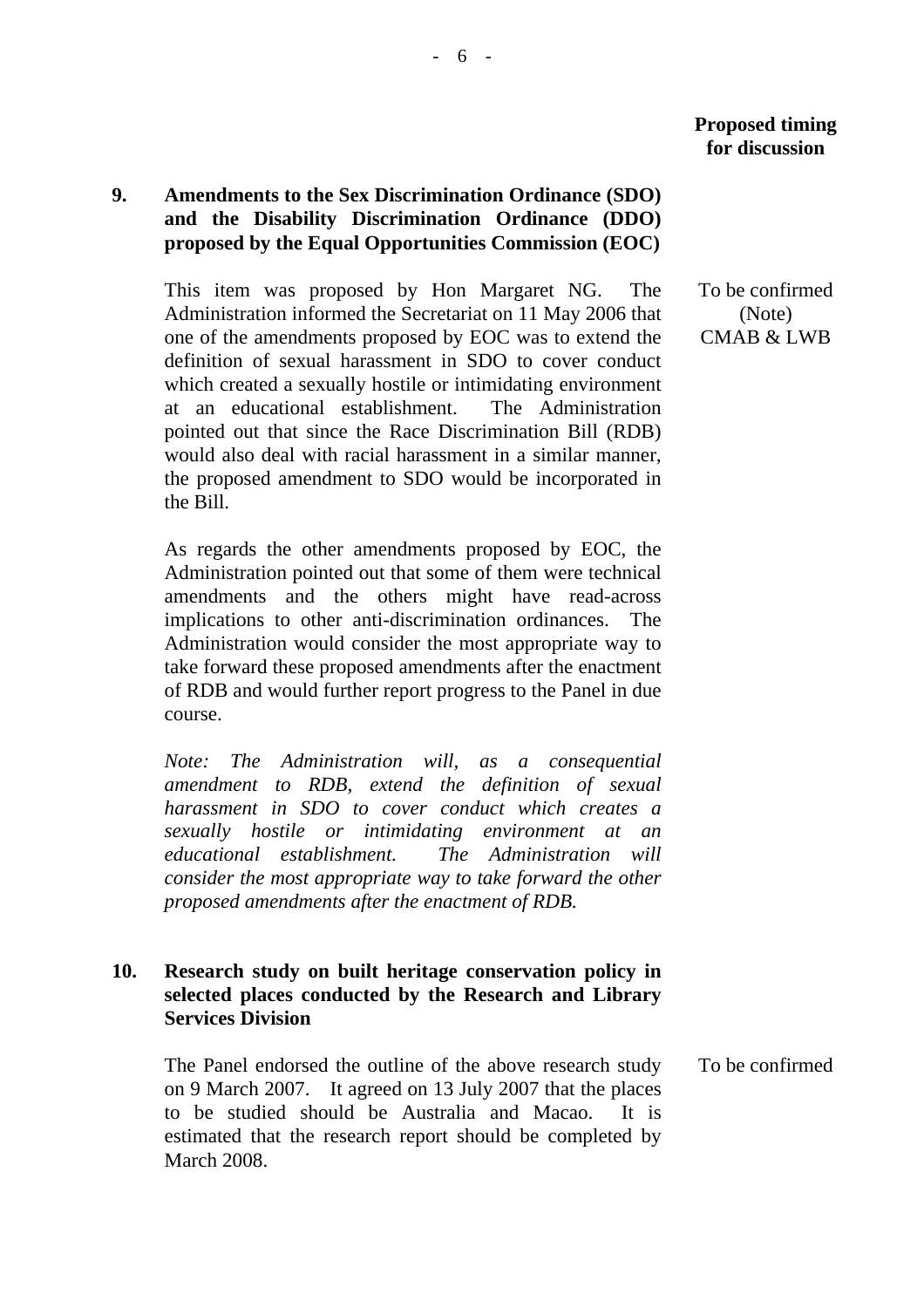# **11. Management of public records - issues relating to access to information**

Hon TAM Heung-man has proposed to discuss this item including a proposal of introducing legislation on public records. The Panel agreed at its meeting on 11 May 2007 to discuss the item from the perspective of access to information. To be confirmed

## **12. Strengthening the software and humanware for culture and the arts**

The Panel first discussed the subject on 14 December 2007 and received views from deputations on 15 February 2008. The Panel agreed to follow up on the Administration's response to these views with the Administration (including representatives from relevant policy bureaux) and deputations in April/May 2008. To be confirmed **HAB** 

### **13. National education and human rights education**

The item of strengthening national education was proposed by Hon CHOY So-yuk at the meeting on 11 October 2007. At the meetings of the Panel on 13 July and 15 October 2007, members had raised various relevant issues during discussion with SHA. 14 Mar 2008 **HAB** 

Hon Albert HO raised an oral question on human rights education at the Council meeting on 9 January 2008. At the meeting of the Panel on 11 January 2008, Mr HO proposed that the Panel should follow up on relevant issues relating to the relationship between civic education and human rights education, future education work on human rights and its funding allocation at a future meeting. Mr HO also suggested that representatives of relevant policy bureaux should be invited to the meeting.

### **14. Promotion of Cantonese opera and other Xiqu**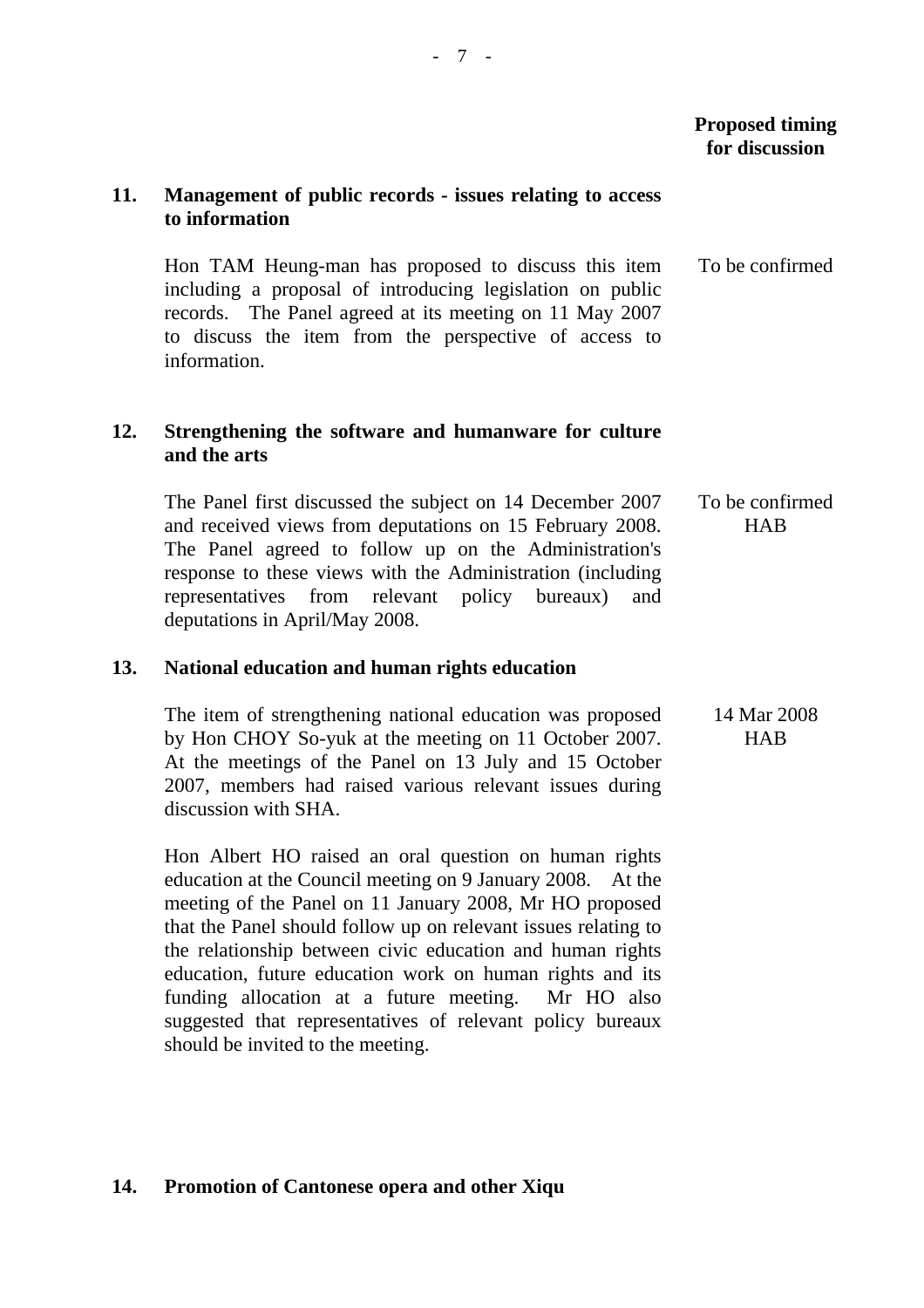This item was proposed by Hon CHOY So-yuk. 14 Mar 2008

# **15. Operational problems of national sports associations (NSAs)**

This item was last discussed at the meeting on 3 July 2006 and was proposed by Hon Albert CHAN at the meeting on 11 October 2007 for further discussion, with emphasis on problems with NSAs' selection process of athletes to represent Hong Kong for participation in international sports events. He suggested that when the Panel discussed this subject, representatives of those NSAs which had selected athletes to represent Hong Kong should be invited to join the discussion.

*Note: In July 2006, the Administration discussed with and explained to the Panel in detail the monitoring mechanism for National Sport Associations (NSAs) in the use of sports subvention provided by the Government and the NSAs' compliance with the terms of the subvention agreement. Upon request by the Panel, the Administration also compiled and provided Members with service statistics on the incumbents of NSA key office-bearers after that meeting.* 

*The selection of Hong Kong athletes to compete in international sporting events is a prerogative of the Sports Federation and Olympic Committee of Hong Kong, China (SF&OC) and its member NSAs which are the local governing bodies of individual sports. This is in line with the Olympic Charter, which states that one fundamental principle of Olympism is that "The organization, administration and management of sport must be controlled by independent sports organizations". The Administration fully respects the Olympic Charter and would not interfere with the prerogative of the SF&OC and the NSAs in selection of athletes to compete in international sporting events. The Administration does not plan to discuss this issue in the Panel.* 

# **16. Proposal to provide an allowance for village representatives**

HAB

Not suggested for discussion in the near future (Note) **HAB**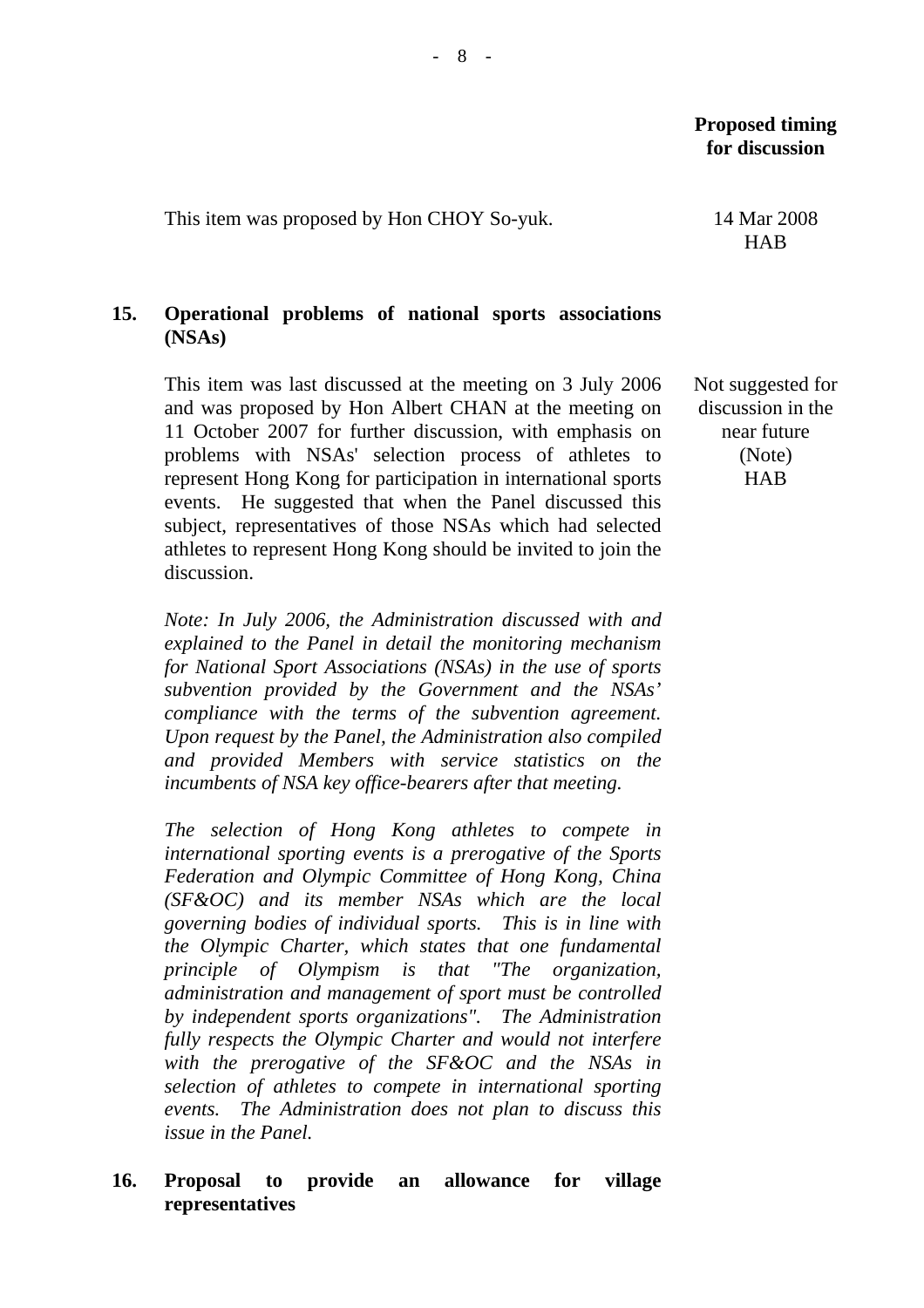Around May 2008 HAB

This item was proposed by Hon Andrew CHENG at the meeting on 11 October 2007. He suggested that the Administration should explain its considerations of this proposal, as well as whether the same arrangements should be made for other holders of public offices and the criteria. At the informal meeting between the Panel Chairman and SHA on 30 October 2007, the Administration explained that it would not be ready to discuss this item in the next few months as it needed more time to consider this proposal.

**17. Progress of implementation of recommendations made in the Report of the Independent Panel of Inquiry on the Incidents Relating to the Equal Opportunities Commission (EOC) and the recommendations made in two other reports of the internal reviews conducted by EOC** 

This item was last discussed at the meeting on 13 January 2006 and was proposed by Hon TAM Heung-man at the meeting on 11 October 2007 for further discussion.

*Note: The only outstanding issues relate to the proposal for the appointment of a Deputy Chairman for the EOC and the proposal for separating the executive functions from the EOC Chairman. Both require careful consideration and, if accepted, amendments to the Sex Discrimination Ordinance. The Constitutional and Mainland Affairs Bureau will further examine the matter, taking into account the views expressed by members at the Panel meeting on 13 January 2006 and any other relevant Panel meetings.* 

#### **18. Provision of cultural facilities in Hong Kong**

At the informal meeting between the Panel Chairman and SHA on 30 October 2007, the Administration agreed that it would report to the Panel, within the current session, on its overall review of the provision of cultural facilities in Hong Kong. HAB

To be confirmed (Note) **CMAB** 

To be confirmed